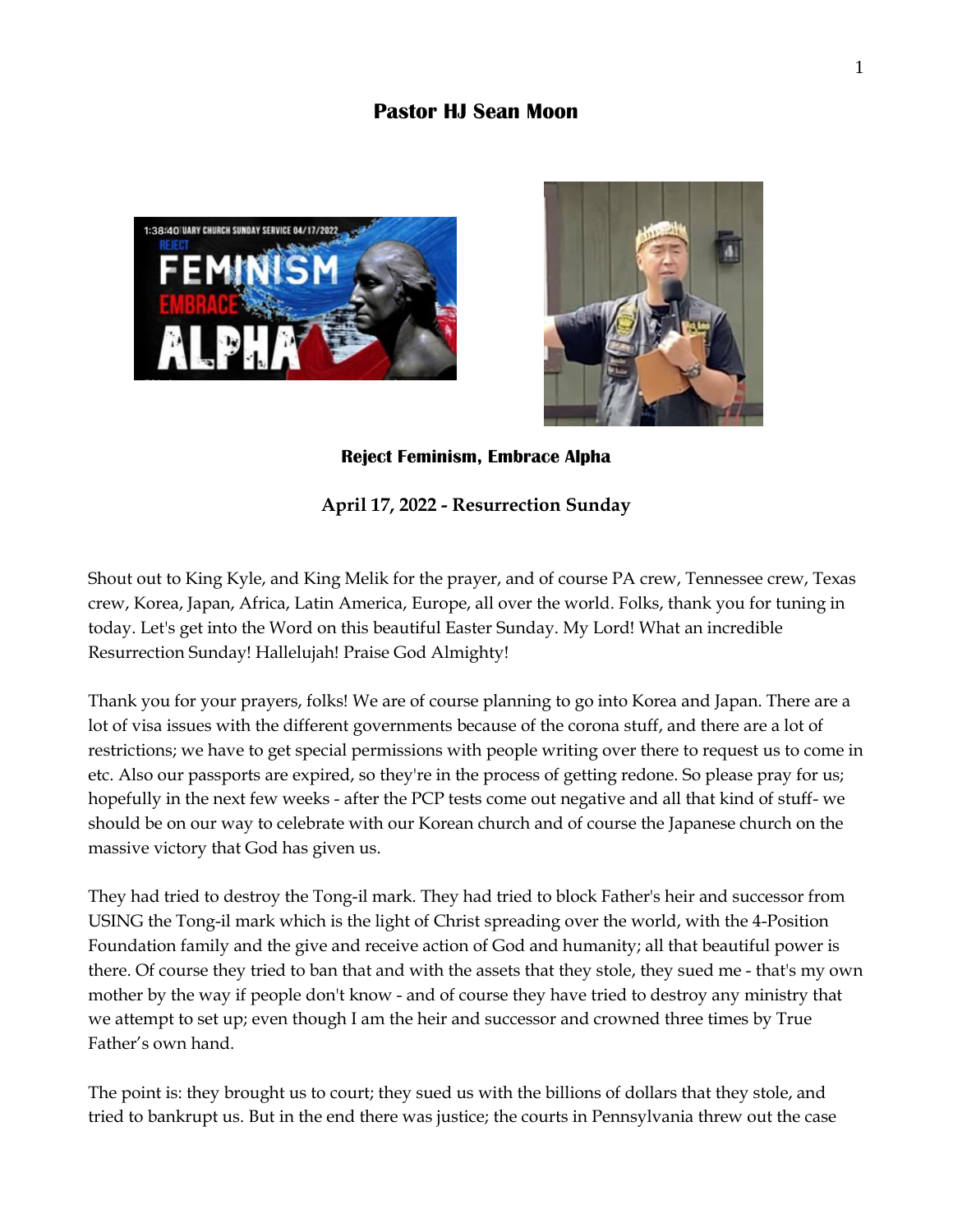saying that they could not rule on such a thing. So the Tong-il mark and the Unification flag, the flag of all the brothers and sisters and Christ's family on the earth united as one strong powerful Christcentered family that stands against evil and resists the Devil; that flag will now be flying high. We're going to celebrate with our Korean and Japanese churches who have been the backbone of our church in so many of the things that we've been doing, and praying for us, and of course we'll be waving those flags as we arrive in Korea. So please pray for us during this critical time.

### **Resurrection Sunday**

Resurrection Sunday! Wow! What a powerful, powerful moment in time, folks; a time that changed human history! The Lord and Savior Jesus Christ killed, crucified, died for our sins, affording us spiritual salvation and faith through him and of course through the power of the resurrection, the Holy Spirit and the entire movement of Christianity began. Since he had lost his physical body, only the spiritual kingdom was inherited to his people, and that's why Christians were able to hold on to the spiritual kingdom throughout time. But the Lord was required to come back. Why? Because the PHYSICAL dominion has to also be brought back under his dominion and under his people. That is what Christians from 2,000 years past have been referring to as "the millennial kingdom" or "the kingdom of God on earth," which Christ himself instructed us to pray for every day: *"Thy kingdom come; thy will be done on earth as it is in heaven."*

So it is an amazing Easter Sunday. It's not about Easter bunnies, it's not about eggs; it's about a DEATH, as the Scripture says, *"Death where is thy sting? Grave where is thy victory?"* For he has risen from the grave and defeated death and defeated the grave, and thus that spirit of Jesus who lives within us has given us the POWER to overcome not only sickness or things that we're dealing with in the microcosm or in our personal lives, but has given us power collectively to overcome EVIL and the wickedness of evil.

Folks, it is incredible because if you look at **1 Corinthians Chapter 2: 8,** it says, "*Which none of the princes of this world knew: for had they known it, they would not have crucified the Lord of glory."* Paul was saying that there were two ways humanity could decide to go. Humanity could decide, *"I will unite with Jesus. He is the Lord, he is the messiah, he is the Chosen One, and he is supposed to be king in Jerusalem."* The Roman Empire was on the verge of total collapse because it had extended too far; just as the American hegemony has extended over the earth, it was in multiple wars across the land and it was collapsing from within. It ended up falling after Christ's passing, but it was already on the waning times of the Roman Empire.

So if the Jewish people, if the people there had faith, if they had unity with Christ, think about the world-changing events. The Kingdom of God could have been physically manifested IN Jerusalem, IN the kingdom of Israel. The Roman Empire would have come to its knees and it would have been the platform from which the Gospel could have spread to the rest of the world; plus freedom, liberty, God's gifts of eternal life, but also dominion on the earth.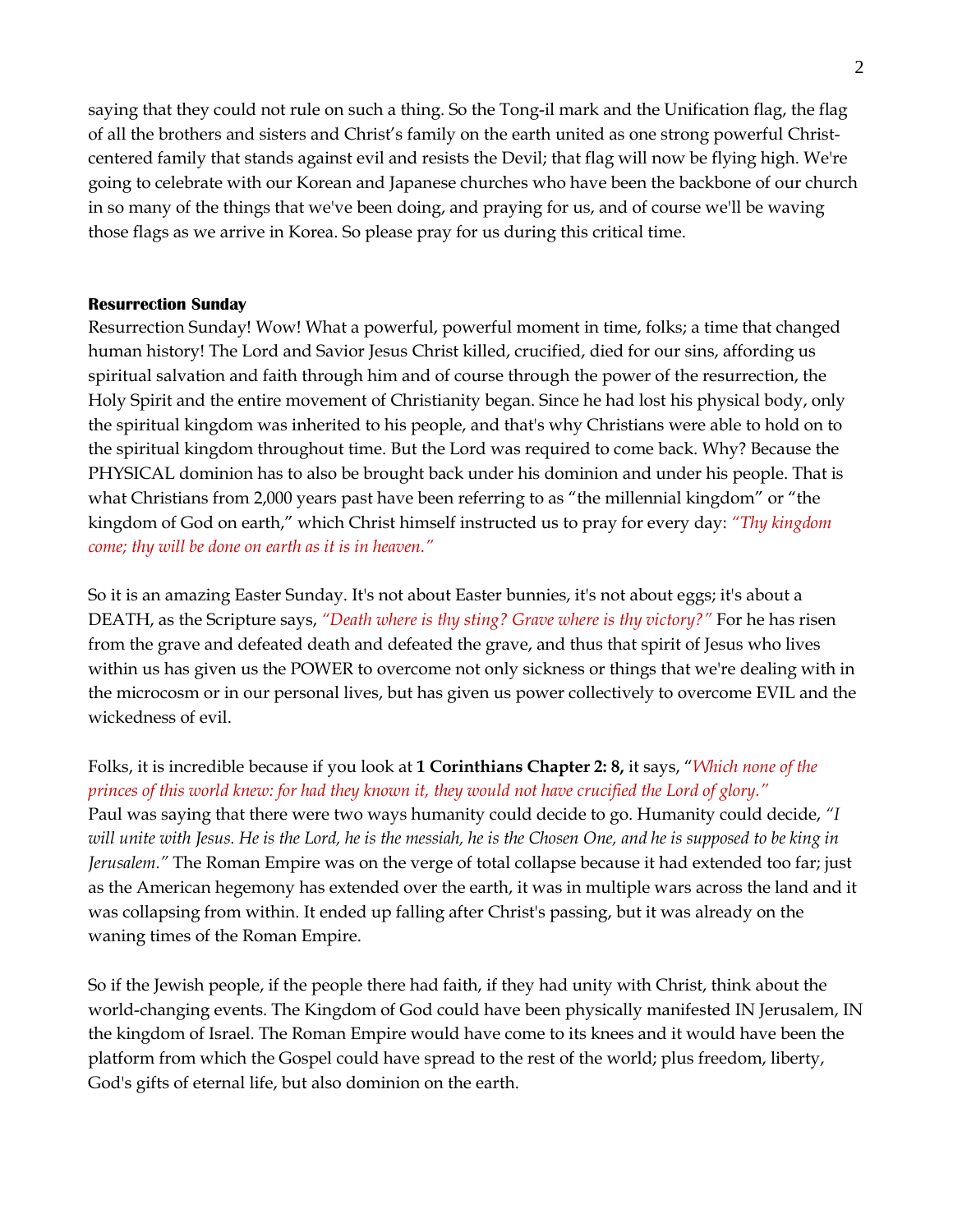#### **The Three Blessings**

That's why it's so critical to have dominion on the earth, as going back to the Garden of Eden where God gave His children the Three Blessings of what? To be #1 Be fruitful #2 Multiply and #3 Have dominion and subdue the earth. Folks, those are not small words by the Almighty Creator! Those are BLESSINGS of God! Those are POWERFUL words.

That's why it is so incredible and we have to hold on fast to these things, because if Christ's kingdom was built, His entire kingdom would protect those blessings. It would protect the blessing of: \*Being fruitful. What does that mean? It means having a strong mind and a strong body.

\*Multiply. What does that mean? A strong man and a strong woman come together, in what? In holy matrimony, in marriage; and they do what? They multiply; they have children, and then the values of the father and mother transmit VERTICALLY intergenerationally, throughout time, and protect and preserve the civilization and the culture.

\*Have dominion and subdue the earth. What does that mean? It means: it's not the institution of government that own everything including the people; as in Shanghai right now where they're enslaving 28.4 MILLION Chinese people and killing them on the balconies. People are going crazy in those high rises. One man was caught grabbing his own wife and tossing himself off the balcony. People are going crazy as they're forced to be in this TERRIBLE tyranny.

Of course Chinese communism it's the model which they want to place over the world. They WANT; they want to enslave all humanity, folks. That is the ROBBING of the third blessing: taking away the dominion, taking away the ability to subdue the earth and have dominion over it and have SOVEREIGNTY, because the Devil hates it when God's children have sovereignty. Why? Because it REMINDS him that he is not the ONE that God gave it to. It REMINDS him that it is the CHILDREN of God that are supposed to own the earth and all the fruits of the earth. Not because we're greedy or because we want to boast! No! But because we are the rightful HEIRS and inheritors of that and thus we have to do the Will of the Father to protect those very essential and critical gifts that are bestowed upon us as humankind.

So folks, on Easter Sunday it goes deep; it goes real deep!

But the point is: "*The Spirit who lives in us is greater than the spirit who lives in the world."(1 John 4:4)* It is greater folks, than the world, the power of the world, the evil Klaus Schwab, George Soros and all these wicked demonic pedophiles; Bill Gates and all these Epstein island visitors, and all these wicked Hillary Clinton and Obamas.

All of them combined cannot do anything with the Spirit that lives deep inside of you! If you know the Lord who's risen on Easter Sunday and he's alive and well and your body is a temple of the Living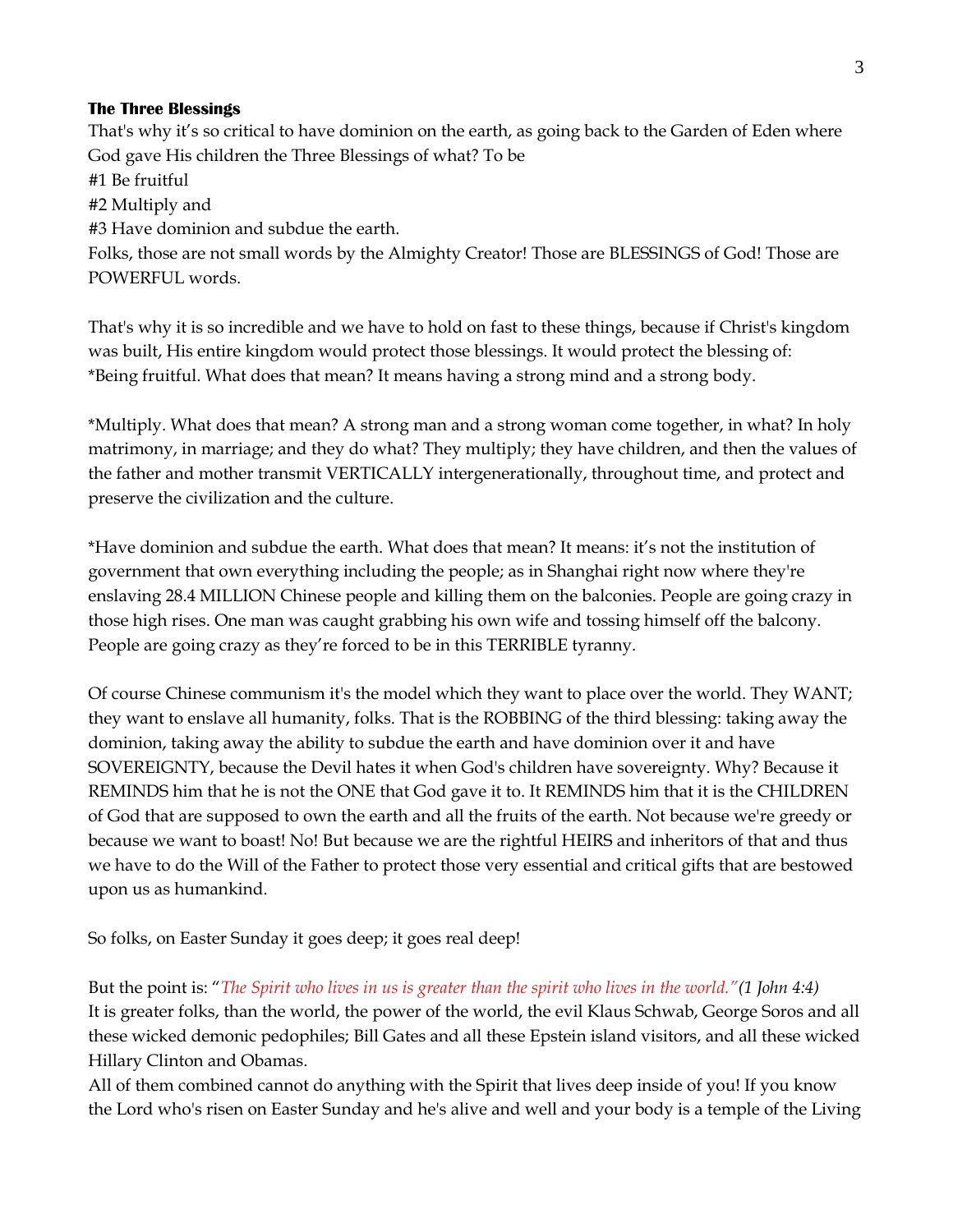God, they cannot defeat you (*Applause*) because you are transcending YOU and you are now going to the realm of standing with GOD, and collectively as God's people there is no way they can win, folks!

## **Total Self-Sacrifice**

So I just want to encourage you all on this note before I get into some deep and depressing things; I'm just joking! Thank you for prayers, and of course all of us we got to remember that. We have to always remember that, because look: the darkness can get so dark and as we gaze into the darkness and we face the darkness as our enemy we have to know our enemy, and we have to know how to fight our enemy. That's what any real martial artist does; anybody who has to face an adversary has to do that. You have to prepare for your adversary, study your adversary; you have to get ready to FIGHT your adversary and give it all.

What has happened to the body of Christ in the Western world? It has become so weak, so feminized. We've been infatuated with prosperity and "*heal me this, heal me that*," and that's all it has become. That's not what the Gospel is about, folks. It's about TOTAL self-sacrifice, BLEEDING out for the sake of humanity; it's for the TOTAL commitment against evil. And that's what Jesus did on the cross. That's the COMMITMENT he had, and that MASCULINE POWER, that SACRIFICIAL LOVE, that AGAPE, *"I'm going to die for people that I love, and even for people I HATE; I will DIE for them to DEFEND them."*

THAT is the SPIRIT, folks!

THAT is the SPIRIT that lives within you and me!

THAT is the SPIRIT of 1976, and

THAT is the SPIRIT of the Founding Fathers and ALL good people of this world who have a CONSCIENCE, folks!

That's why we will win. The Devil CANNOT win because he's a loser from the beginning of time and a loser till now.

Folks, let's go to Luke Chapter 14 and let's go verse 25 through verse 35.

## **Luke Chapter 14:25-35**

*25 And there went great multitudes with him: and he turned, and said unto them,* 

*26 If any man come to me, and hate not his father, and mother, and wife, and children, and brethren, and sisters, yea, and his own life also, he cannot be my disciple.* 

*27 And whosoever doth not bear his cross, and come after me, cannot be my disciple.* 

*28 For which of you, intending to build a tower, sitteth not down first, and counteth the cost, whether he have sufficient to finish it?* 

*29 Lest haply, after he hath laid the foundation, and is not able to finish it, all that behold it begin to mock him,* 

*30 Saying, This man began to build, and was not able to finish.*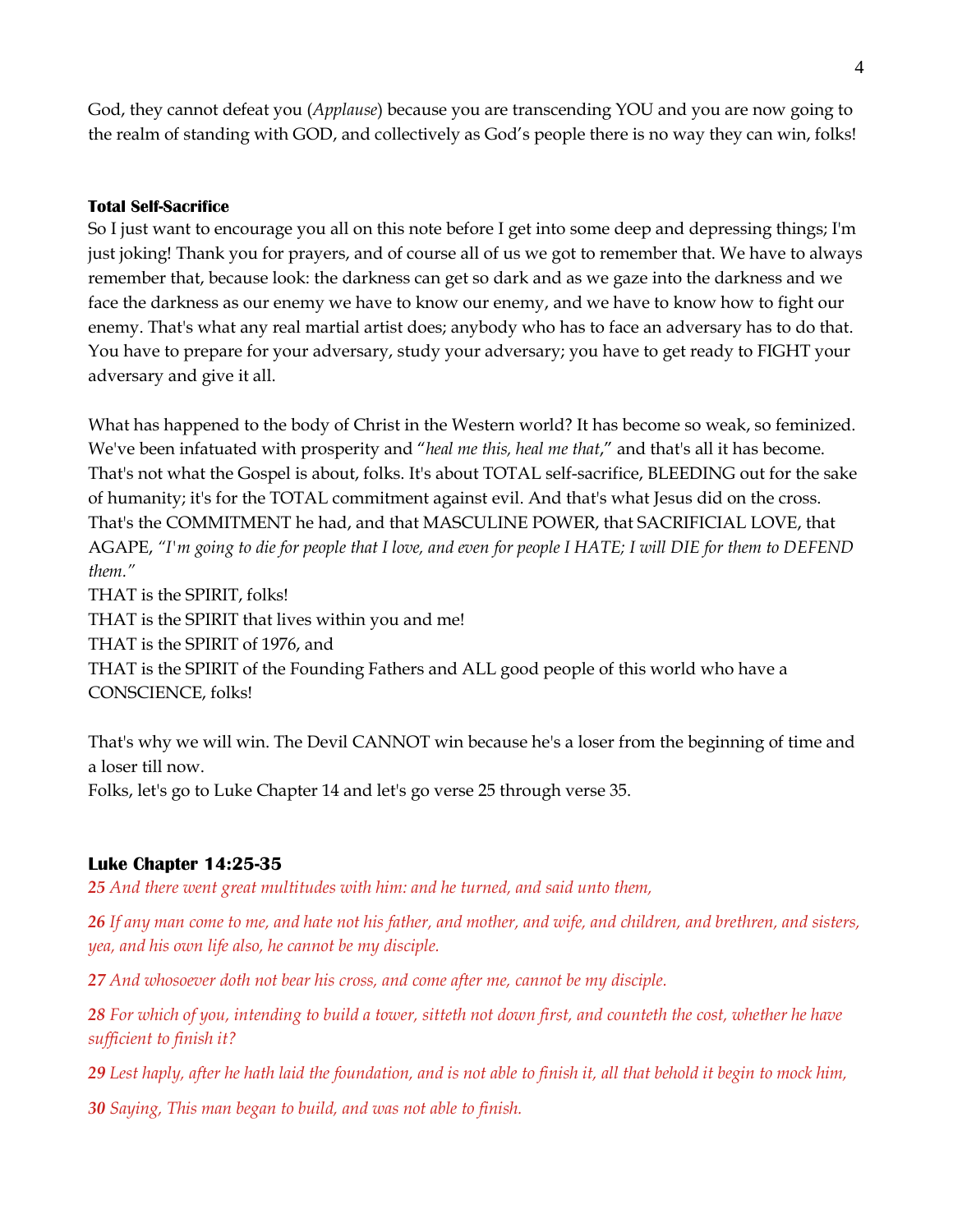*31 Or what king, going to make war against another king, sitteth not down first, and consulteth whether he be able with ten thousand to meet him that cometh against him with twenty thousand?* 

*32 Or else, while the other is yet a great way off, he sendeth an ambassage, and desireth conditions of peace.* 

*33 So likewise, whosoever he be of you that forsaketh not all that he hath, he cannot be my disciple.* 

*34 Salt is good: but if the salt have lost his savour, wherewith shall it be seasoned?* 

*35 It is neither fit for the land, nor yet for the dunghill; but men cast it out. He that hath ears to hear, let him hear.*

Folks, this is no beta male Christianity that the Western world has become! It's been taken over by feminists and beta males talking about, "*Oh, Jesus! Yes, oh, just give me your love!"* Yes, Christ is the advocate; the Holy Spirit is the advocate, he is a *Paraclete*. Yes, God is love. Yes!

But, because He is LOVE, He HATES evil! Why? Because evil DESTROYS love! Are you with me, folks?

Because GOD is LOVE He HATES pedophilia. Why? Because pedophilia destroys CHILDREN, and He loves children Are you with me, folks?

Because GOD is LOVE He HATES that adultery which BREAKS marriage and God loves marriage. You understand?

So, in order to be a God of love, that love stands AGAINST that which is evil. Are you with me, folks?

### **Satan's system vs. what is real**

We've gotten into this relativistic postmodern love that is taught in pagan new ageism that is, *"Oh, love everything; love everything! Love!* The leftists spew this; it is their religion. They spew it as if they actually believed it. But of course they're only virtue signaling because if you tell them, "*Do you love Trump supporters?"* They say, *"Well, no, no, those are not people."*

Well, shouldn't you love those people? You know Trump supporters or let's just say people who want to stand for the flag or people who like the constitution; these people, shouldn't you LOVE them? You're always talking about, *"oh it's all about love, it's all about love; people dying, people killing, children hurt.'"* They're making rap songs about that. *"Where is the love? Where is the love?"* You are talking about *"where is the love?"*All the time!

Where is the love when it comes to THEIR political enemies like conservatives, like Christians, like those who don't want to stand idly by as 74 million BABIES are been KILLED in the womb? We're just as bad as the nation of BAAL and Baal worshippers when we're genociding KIDS; in America, a Christian nation? Are you with me, folks?

But this postmodern type of love; talking about, *"oh, we got to love all things, love all people!"* NO! You cannot love all people, because some people are pedos and they are wickedly doing evil things; they are destroying and wrecking lives. Now you can love that person's soul. You can hope that person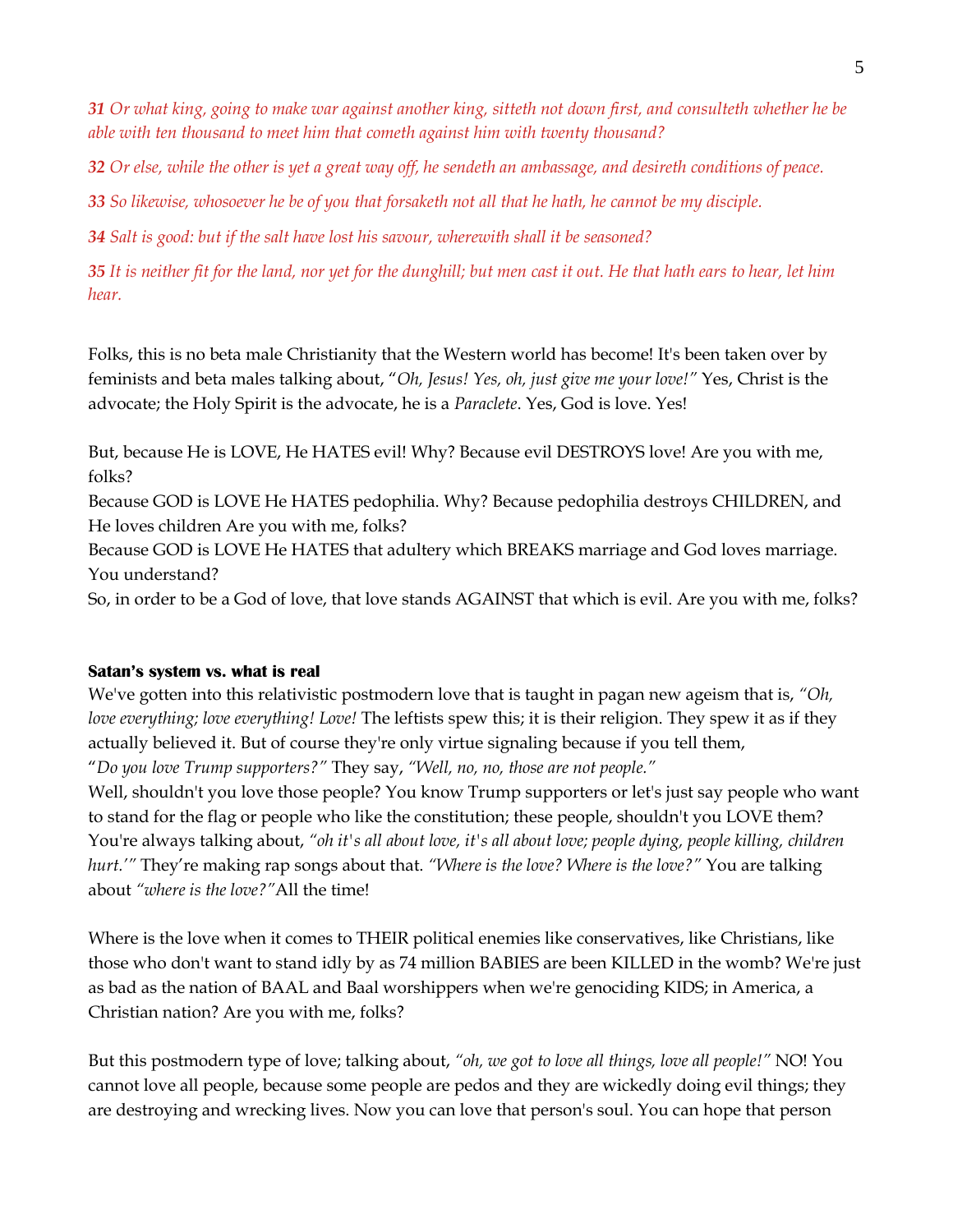REPENTS; you can hope that person comes and they ask for forgiveness. But if he or she has done that type of damage, that person must be PUNISHED; that person must be held ACCOUNTABLE! That's what it means to not be above the law. Like Hunter Biden and the laptop or Nancy Pelosi and the Clintons and Obamas; they have a death trail of over 74 people in their own trail of killings. Yet nobody is imprisoned. That is an UNJUST system! Everyone knows that; everybody knows folks, in these United States of America which are being polarized and divided so culturally and so existentially.

We are in a TREMENDOUS time, folks; a tremendous age because we are seeing the disintegration of America - Do you UNDERSTAND? - When America gets polarized and more polarized and polarized and polarized and more polarized. Yes, you have people like Elon Musk coming out and saying, "*Hey we got to have free speech,"* and he's trying to buy out Twitter and of course now Vanguard which is owned by Pfizer has bought up the majority of stocks and is now the lead share holder again -which was quite predictable.

But the point is: you have people like Elon Musk with many Communist Chinese dealings; he's a capitalist so he's tied up with the Chinese, he's tied up with the CIA. We know that, but maybe he has a conscience and maybe he is trying to stand up for free speech which is an important ABILITY in a free world; the ability to say and express your views and not be CENSORED.

If you read Leviticus chapter 19 and you say that homosexuality is an abomination according to the Bible…! Pastors have now been thrown in prison in Canada for that. You can't even quote the Bible! That's what it has become, folks, and those values then that were transmitted through God's Word are not able to be transmitted down intergenerationally, vertically through time. Then you have the death of society!

And that is what of course SATAN's system wants to do: They WANT people to be disconnected; they WANT people to be plugged into this fake artificial matrix world. They DON'T want people to be fellowshipping, having face-to-face time and having real human relationships and barbecuing and shooting together and having wonderful times building each other up and strengthening one another, and at the same time praising GOD saying, "*Thank you God!"*

We're outside in the beautiful sun out here; it's quite hot already. We see all of the beautiful glory of nature around us, the red buds on the horizon; you see the cedars and you see the pine trees everywhere. We're breathing in and out, and we're having give and take with these beautiful trees right now; we're giving and receiving with these beautiful, beautiful creations of God. I'm literally breathing with that tree and so are you, folks! That is an amazing thing!

That's nothing that Zuckerberg and the billionaires that own these social tech companies can create in the metaverse; there's nothing near that. It's all a fake artificial synthetic fake reality, that of course they want you to be addicted to.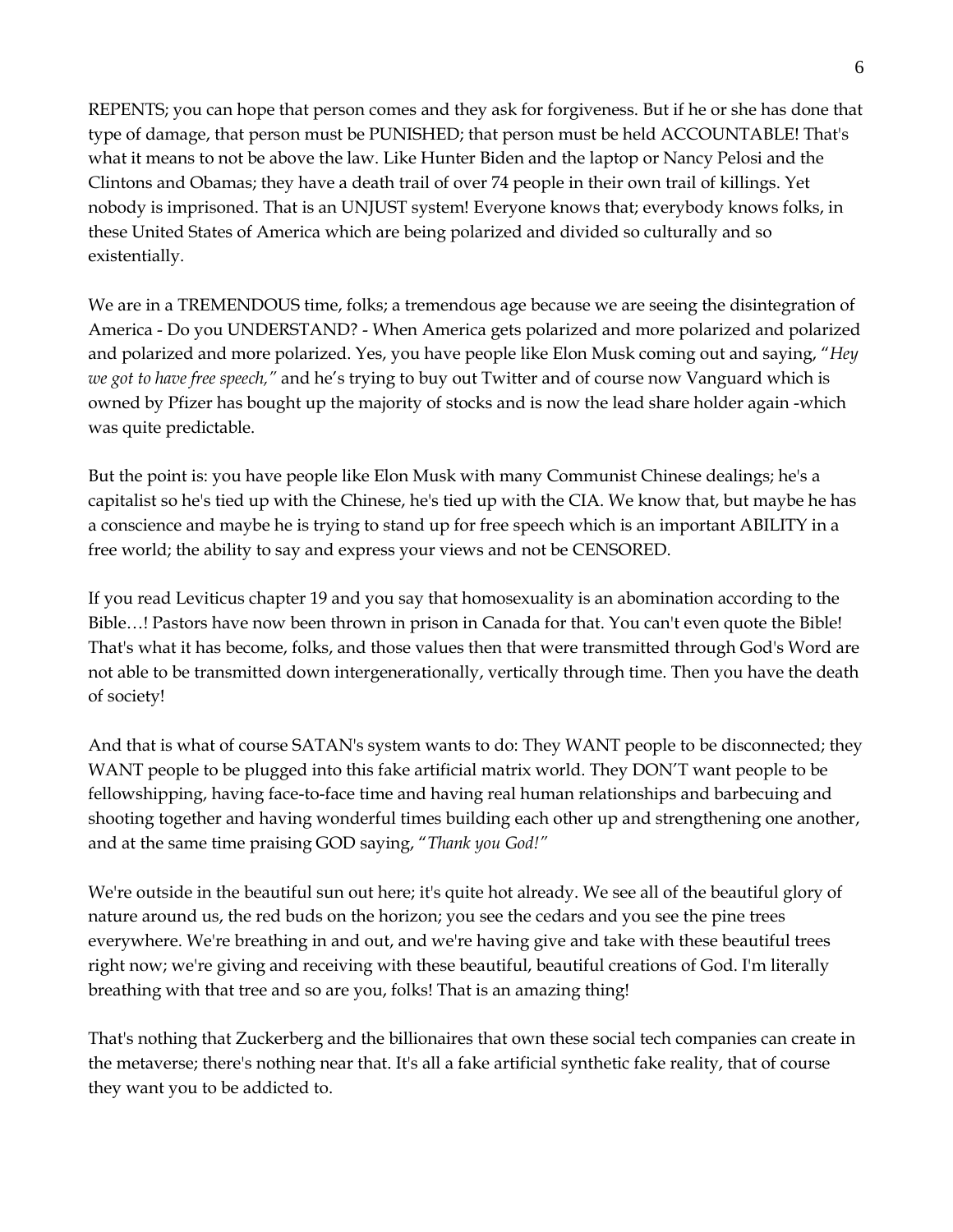But this is REAL, folks! This is REAL! This is REAL! You are real! Why? Because you have something in your soul that reaches beyond the illusions that Satan puts in front of you. You have something in your heart that reaches BEYOND that and says, *"Now, I know that I'm connected to a greater mission and I know I'm connected to a deeper purpose and to a Cosmic Creator that created all of this, and I know that He has a plan. And yes, I have to be part of it; I have to be co-heir with Him. I have to stand with Him and agree with Him. I have to stand with Him on the battle line and fight with Him so that those plans can be actuated. So I have a portion of RESPONSIBILITY even though God prepares all the avenues and all the things in the way that He does, but human free will is critical and it is important!"*

### **The Doctrine of Predestination**

You've heard about the doctrine of predestination and how everything's predestined by God. Well, it really then starts diminishing free will, doesn't it? For them EVERYTHING is planned including all the evil, no matter how much you say, "*Well God has a plan for this or that."* It's so sad, we literally had folks tell us that they were molested by their own parents, and they confronted them about it when they got older and that father told those children, "*Well it was meant to be; I believe in predestination.*" You DEMONIC DEVIL taking NO responsibility, RAPING your OWN KIDS and taking NO RESPONSIBILITY!

These are the kind of things that real people have to deal with! That demonic person basically said that it was predestined. It was predestined; that was to happen! WOW! Wow! The point is: you understand? You're scapegoating God. You're telling those kids whom you raped like sixty years ago; you're telling them that God made you do it! Oh my Gosh! What a DEMONIC, DEMONIC demon! You understand, folks?

That's why human free will is so important. Human free will gives us human responsibility, and the different actions that we take have consequences, as any adult in this world knows. Anybody who lives in reality understands that; we don't live in a La La Land. Our actions have real world consequences … *(Video stopped)*

## **Escalation**

You know I'm not just talking about the skyrocketing gas prices, the food prices, the food shortages, the famine, and all those things that are coming, and World War III with Russia; now moving nuclearcapable ballistic missile launchers, thousands of them, to the eastern Ukrainian border - I posted up the video about it with the actual film. And of course there are Russian news saying, "*We're in World War III";* these people are saying, *"We are in World War III. We are fighting NATO right now!"* Do you understand, folks?

It is only escalation, only escalation. What do you think is going to happen when you blow up a giant Russian warship costing hundreds of millions of dollars- Russia being the third greatest naval power in terms of ships? This warship has a three-tier anti-air missile defense system; helicopters can land on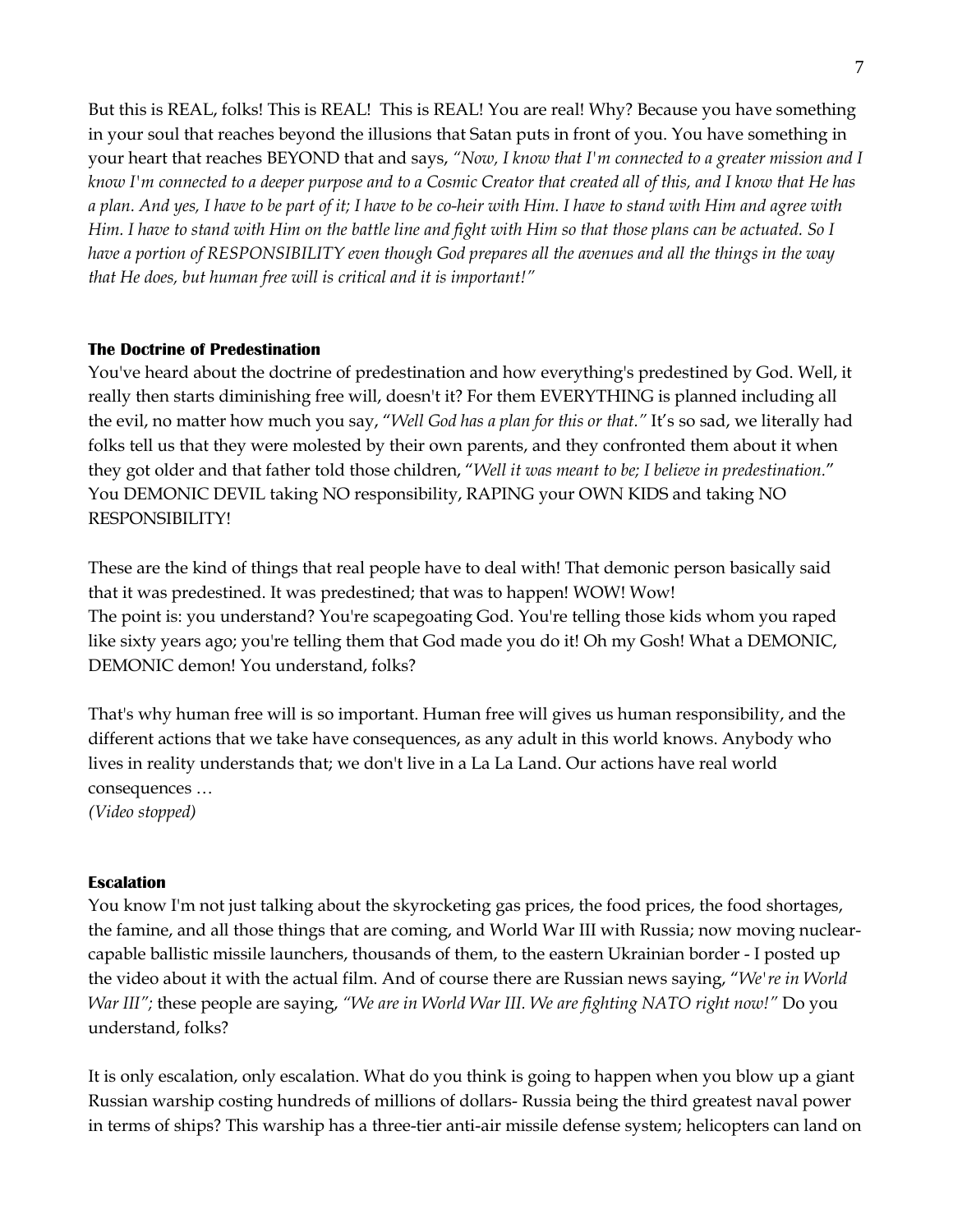it - a giant ship. What do you think happens when you blow that up? Do you really think there are no consequences? Do you think you can play Batman; put Batman on TV? Zelensky is pretending to be Batman or something; he was an actor by the way before he became president of Ukraine.

The point is: do you understand? This is not like we're dealing with Serbia or a smaller country; this happens to be Russia, the third most powerful superpower on the planet of which there are really only three -maybe India as well but they're way behind.

Folks, folks, WHAT do you think will take place when that type of escalation happens? There's no sign of peace treaties or any such thing; there's only escalation, only escalation. ECONOMICALLY, the world is collapsing! MASSIVE food shortages are hitting the Third World and they're going to be hitting America very soon. And people of course should have been preparing a decade ago, but if you did not, then start preparing. Those food prices are going up folks; I'm sure everybody notices that at the market nowadays.

### **Make America Godly Again**

The point is: we are in a crux, a change of civilization folks, at a time in history where all things will be reorganized. Now there's a storm, a large dark cloud coming. Yes, oh yeah! It's fearful to look at it; terrifying to imagine it for the America that we love. We have basked in the freedom and the prosperity of America for the last seventy years, since World War II; we live in utter prosperity, a level of prosperity that nobody on the face of the planet has ever experienced in all of human history.

You understand, folks? Even King David at the height of Israel and at the height of his power he still had to use a porta potty (*Laughing*); he didn't have that nice flashing water that whisks it all away so you don't have to think about it. Right? Oh Lord! For KING DAVID in all his GLORY, at night folks, they had to burn fires and make torches so he could get around the palace. They could not flip a switch, they didn't have any Soul Generator; they didn't have any night vision infrared. No! King David was in the dark; even King David! Any previous generation: the sultans, the kings, the pharaohs, all of them, they still had to use porta potties; they still had no running water and they still had no electricity.

But in America, thanks to the blessing of God and the founding of this America to be like Rome with the platform for Christ and the Kingdom of God to cascade upon the world, you see God's blessing upon this place. "Judeo-Christian," what does it mean? King Kyle always prays, "*Make America Godly Again*" which is an ABSOLUTELY true statement. But what does it mean to "*Make America Godly Again?"* See, that's what people don't want to hear. What does it mean? What do you actually mean when you say *"Make America Godly Again?"* Does it mean you just say, *"I'm going to go to a church now and I'm going to accept Jesus Christ as my Lord and Savior, and I'm going to be saved. Alright I made America godly again?"* Is that what it means?

You know what it meant for **King Jehu** when Israel took over the whole kingdom with the worship of Baal? You know what it meant for him to do? He invited them all to a banquet saying, *"I'm going to*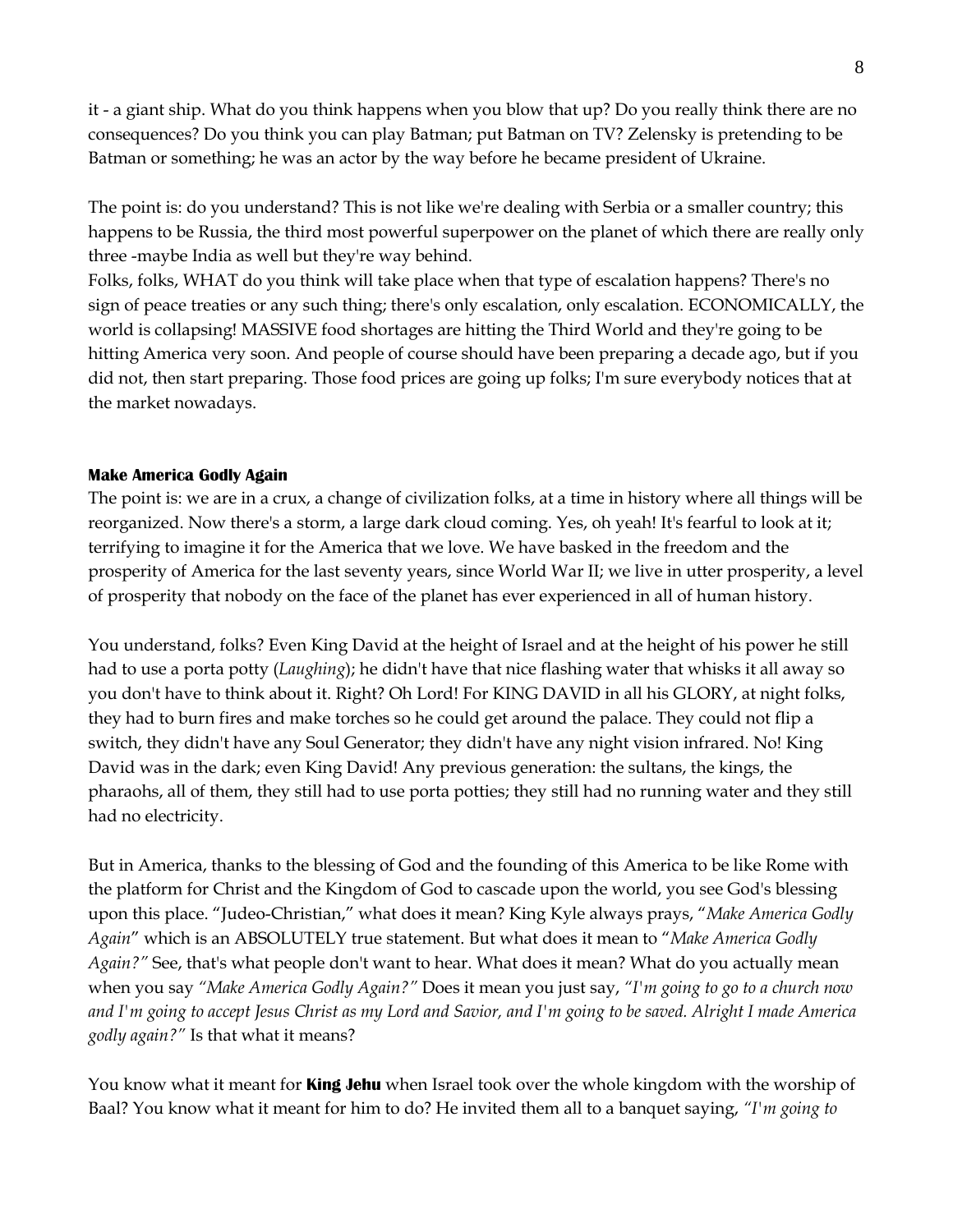*worship BAAL INTENSELY! I want all the priests of Baal to come to the palace and I'm going to worship BAAL!"* So they all came and he killed them all.

What did **Elijah** do when he had to battle the 450 priests of Baal? Remember, Baal worship is KILLING CHILDREN; that's their main sacrament, their main spiritual practice. What they believe they get power from, is destroying the innocence, destroying the potential, destroying the HOPE which is children; that God gives to humanity as the next generation to reclaim and restore themselves back to God.

But Baal worship was DESTROYING them, KILLING them post- birth abortion. Remember we were talking about post-birth abortion ten years ago, folks? Remember this? And people thought we were crazy? You have congressmen IN AMERICA now that are trying to religiously give power for postabortion KILLINGS; 28 days after birth the baby could be KILLED! This is what they're passing, folks, in AMERICA!

What did it mean for Elijah when he said he had to fight the priests of Baal? They didn't just have a magic show with lightning, the altar on fire, and Elijah dousing it with water to make it even MORE incredible, and then God BURNING it up from the heaven! It was not a magic show, because there was something Elijah had to do after that. He had to give capital punishment to all the priests of Baal who were killing children. He killed all 450 priests of Baal.

WHAT did **Moses** have to do when the people started worshipping the golden calf and having orgies around it, going back in the sex cults of Egypt? Ah! Isn't that interesting? MOSES instructed the LEVITES who were the priests to do what? Kill 3,000 of them! Isn't that interesting folks?

So, is America ready, really READY to Make America Godly Again? Because you're not going to do it by just going to a church and saying, "*I'm now going to a church."* NO! You're going to DO it by setting the systems in to give capital punishment to pedos. If somebody's tried for massacring babies, they will be tried in front of a jury, and if they're found guilty they will be given capital punishment. See, that's how America was before all this liberalization; we used to actually PUNISH evil people, punish evil decisions, especially if you run after kids. But look at what we've become; we've become so feminized!

## **Total Commitment**

We think America's going to be RECAPTURED; we believe in some kind of savior politician, or things like that or we just go to church and we make confession! Okay, that's a start. But you understand where that has to lead up to. What did Jesus say right here? What did he say right here?

# He said,"

*26 If any man come to me, and hate not his father, and mother, and wife, and children, and brethren, and sisters, yea, and his own life also, he cannot be my disciple.*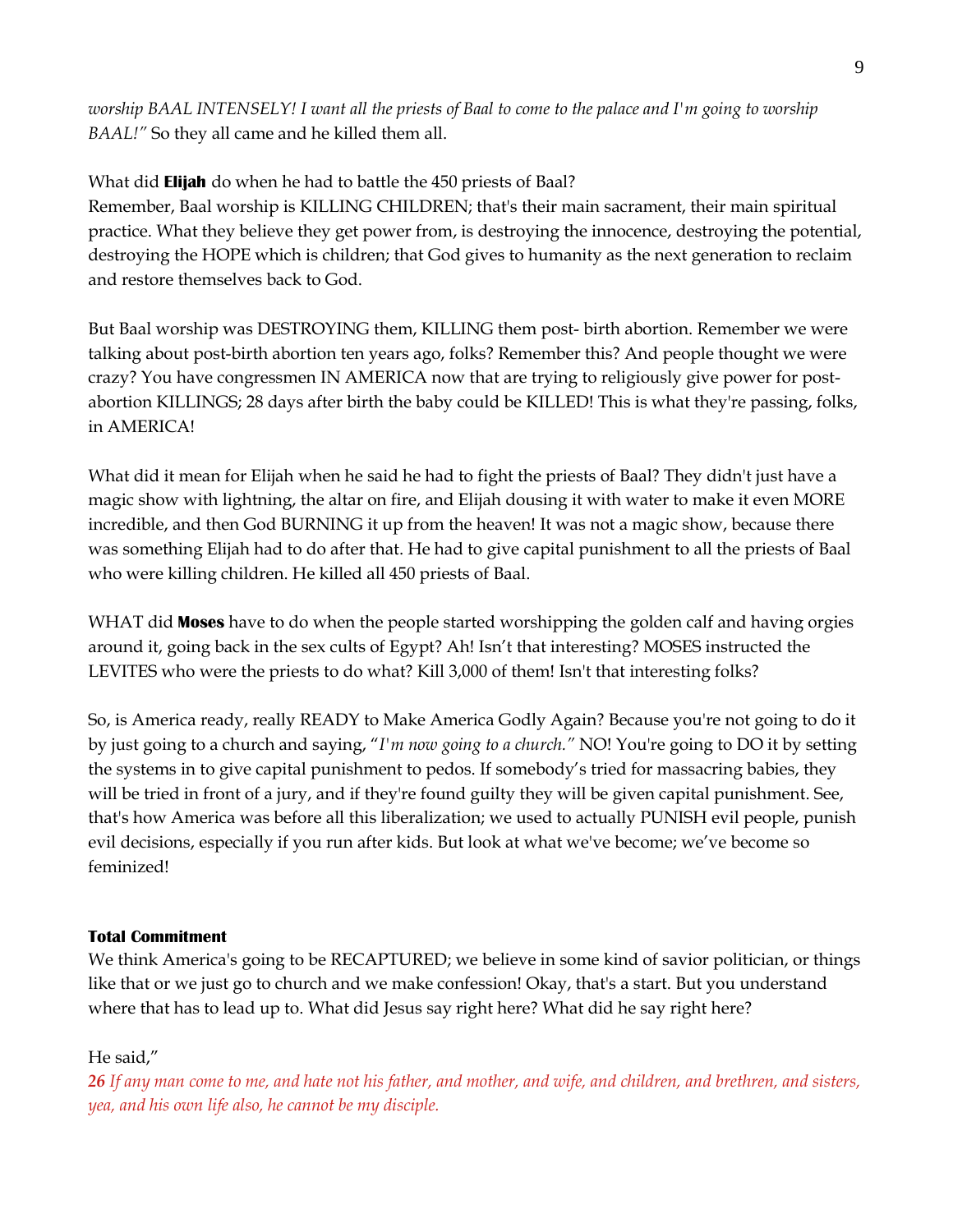### *27 And whosoever doth not bear his cross, and come after me, cannot be my disciple.*

You understand? This is intense folks! You have to be all committed. It's either you stand for Jesus' values or you stand for the world; it's TOTAL commitment!

Look at the two parables and at what Jesus talks about: he's saying that he's the builder and he asks whether before a builder lays a foundation, he should first study what he is going to do. He's metaphorically calling himself the builder. So he's saying, *"When I'm BUILDING the Kingdom of God, are you ALL IN or NOT? Are you going to be all in? Are you going to bear the cross with me and be hated and MOCKED and KILLED by the world and HELP me build the kingdom or NOT?"* That's what Jesus is saying. Right? He's the builder.

## What's the other example? He says:

*31 Or what king, going to make war against another king, sitteth not down first, and consulteth whether he be able with ten thousand to meet him that cometh against him with twenty thousand?*

Then he talked about himself as a king saying, "*I am going to make war"*; with WHOM? With another king; his name is Satan, his name is LUCIFER. And there are kingdoms involved here; Lucifer has got 20 000. Are you with me folks?

When normal churches across America are talking about, "*We got to make God the center of our life again! We got to make America godly again; we got to bring Jesus back,"* what does that mean in the end? It means you have to shape your society to punish the wolves, to protect whom God loves and the innocent people. And those who prey on them and those who are wicked must be punished FULLY!

Actually that's what everybody wants, isn't it? We all want Trump to come back in and do that for us, but of course he can't do that; he's not Christ. Do you understand folks? The FOUNDING FATHERS didn't get this country FREE by saying, (*with British accent*) "*Well, Thomas do you know what we have to do with Ben over there? We have to have everybody come to repentance and ...*" Yes, this is important; yes! But then what did he say? He said, "*We must now fight the British and shoot them!"* You understand? You had to actually fight them, swing lead. Are you with me folks? They had to be ALL IN; they had to be ALL IN! TOTAL commitment!

You see, nobody wants to do the hard jobs, right. Everybody wishes for a land where we can finally punish pedophiles and for the freaking people on Epstein Island, all those elites that are on there to get capital punishment for all the children they raped and probably killed and ate- like the queen of England. We would be HAPPY to see that type of JUST WORLD punishing all the evil they're doing upon other people. Wouldn't we all be happy to see some justice like that? Just some, just some! Maybe just Clinton in jail, okay? JUST SOME! We would be so happy.

But see, what would that take? It would take actual people who get in power to literally wage war on the establishment, like literally, and start putting them in prison, and start using the organs. It would be basically creating breakaway non-swamp organs that literally would go after the criminals in the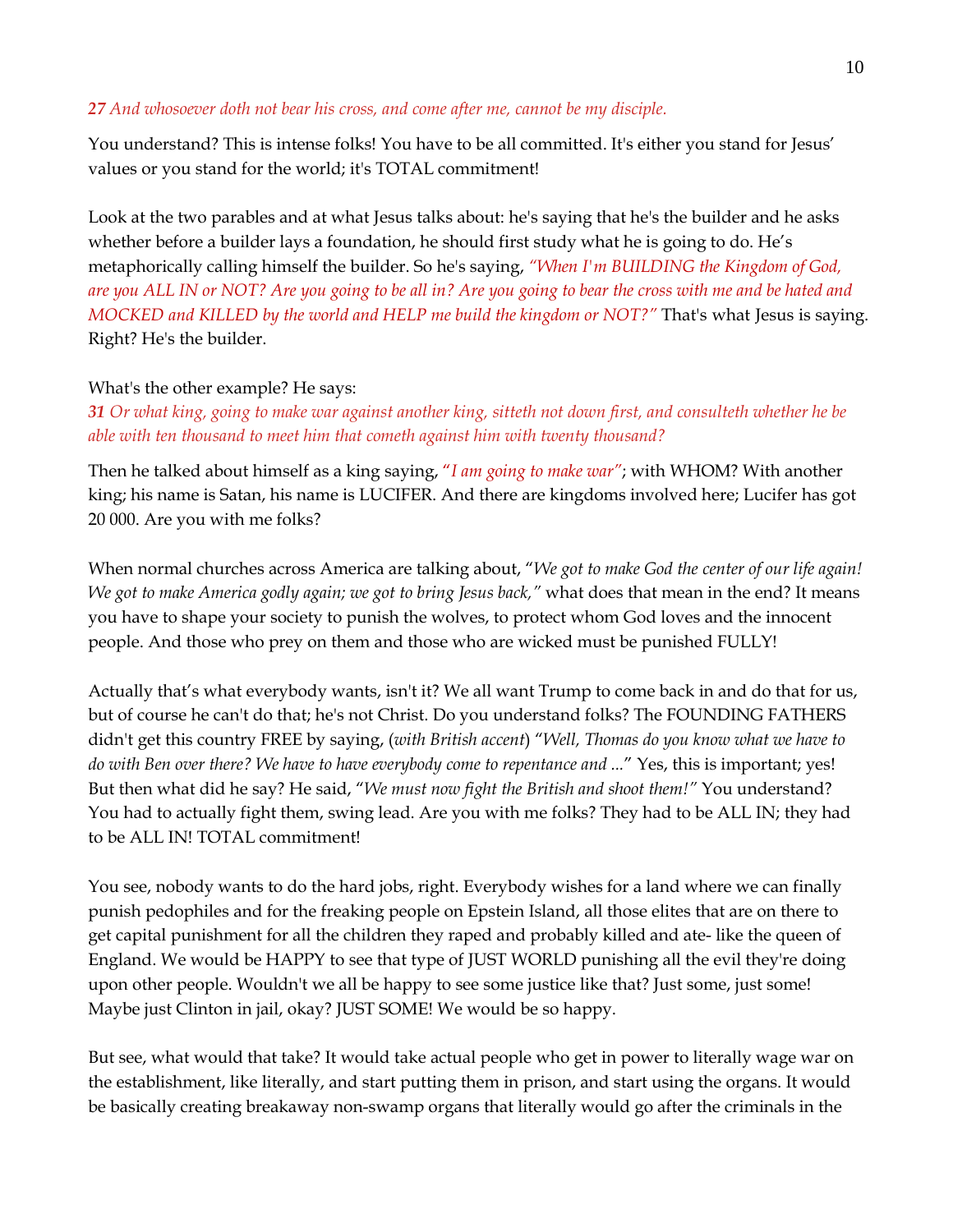Deep State which are perpetrating massive crimes ACROSS THE GLOBE, including on its own citizens.

And what would that entail? That would entail imprisoning them, SWAT- teaming them. It would entail getting them in front of courts and having jurors rule on them, and if the crimes are bad: capital punishment! That's what it would entail.

But how come you're not hearing this from any freaking pulpit on the planet? How come all you hear is all these ILLUSIONS, all this FAKE MUMBO-JUMBO? It takes Christians to be STRONG to have a PROSPEROUS and PEACEFUL society where the wolves don't RAPE and RAVAGE! It requires that TOTAL commitment! And as Queen Annastasia's doing: FIGHTING on the local level, GETTING into school boards, GETTING into this and that. Why? Because the LGBTQ AIA CBD are all coming to your town!

It REQUIRES you to say, *"No no I AM a vessel of God. I AM a hand and foot of God, and God wants me to stand and protect the children; SAVE the children! I'm not a messiah or anything like that. NO! But as God's son or God's daughter and having a conscience and having an awareness of what's going on, having eyes to see and ears to ear, I got to take action. I got to be get elected for school board, I got to become a congressman or a senator"* - it is probably better for the lower stages. And then be ready to be attacked, mocked, scorned, hated, lambasted, spit upon, spewed upon. TOTAL commitment!

What did he say? He said it right there in verse 27. We saw it; he said right there in verse 27: *27 "And whosoever doth not bear his cross, and come after me, cannot be my disciple!"*

So, it's not enough just to believe. You actually got to pick up your cross and SUFFER for God in His civilization. Why? Because Satan is trying to KILL it; he's trying to destroy it.

## **No beta males! No feminazis!**

Oh, how come it got so quiet all of a sudden? What does it mean: Make America Godly Again? It means we can't be beta males and feminazis anymore. That's what it means. Enough is enough; alpha males have to start taking over and start drawing the line -that means judicially, that means in terms of the laws. And alpha females too, the good alpha females; there are alpha females too, good ones. Praise God!

Folks, do you UNDERSTAND? In America, in the early colonial period, sodomy was a crime punishable by hanging; in AMERICA! If you were caught going after boys and you were a man that would be called sodomy. They were anti-sodomy laws; you could be tried in front of a jury and you'd be punished if you were going after boys.

Oh but, in our tolerance, "*oh no, we've got to embrace the LGBT; we've got to embrace it."* But that's just a cover and a shield. All those men who have 300 sexual partners and they're having sex with all these 18 -year olds, what makes you think they stop at 18? What about somebody who's 17 and six months or eight months old? When do their minds stop their sexual desire? It doesn't folks; it doesn't. It just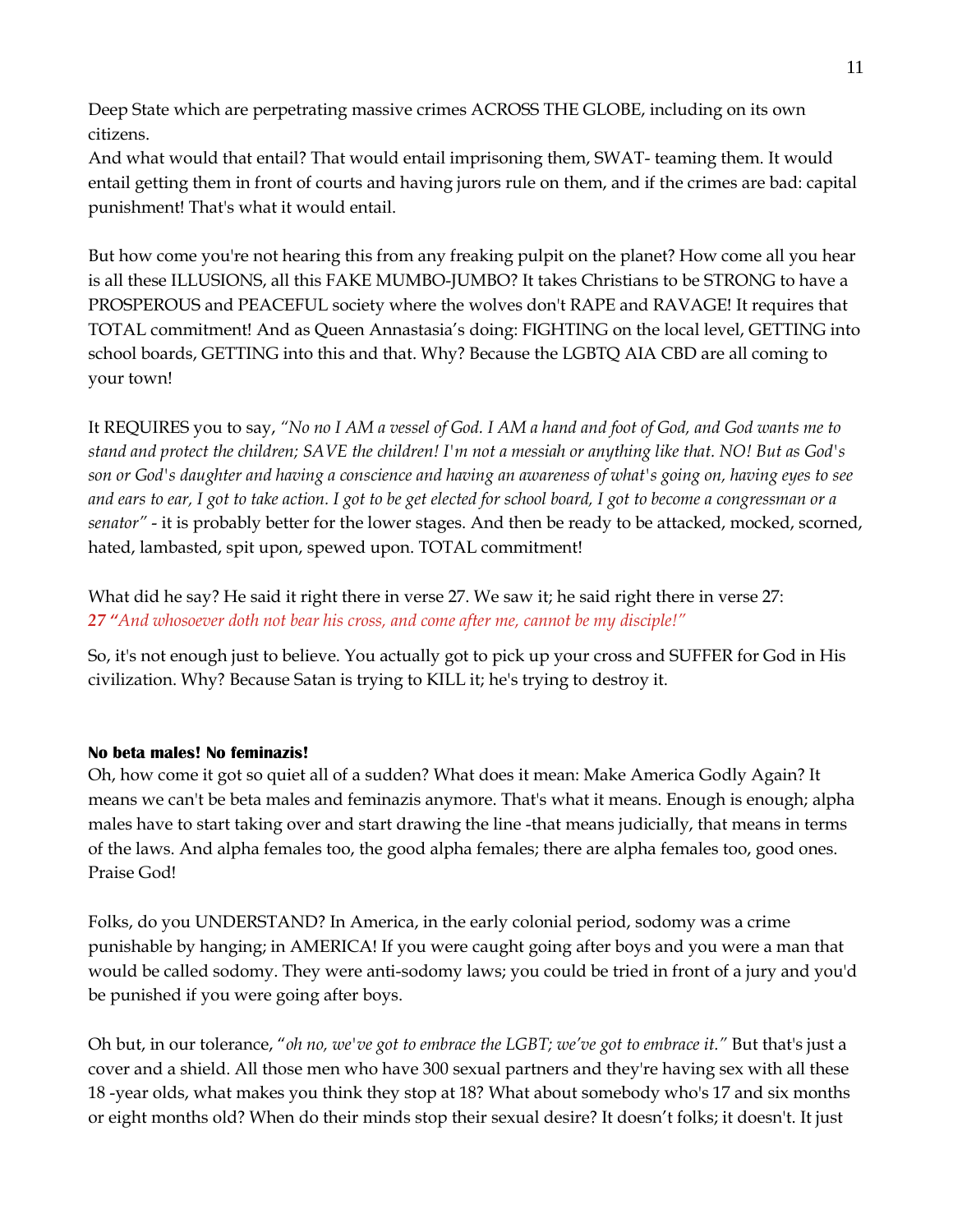goes younger and younger and younger. That's what porno is meant to do; it's weaponized. They make males basically start watching child pornography. That's what it lures you into; into homosexual things which is a cover for pedos.

Oh boy! See folks, see! What do you mean you have to stand up against this? Well, at the very least you have to say, *"It's bad,"* right? At the very least as a culture, we have to say*, "NO! NO! You went too far! Now you're trying to indoctrinate our kids with homosexual material; five years old, six-year-old, telling them that it's okay to get sex reassignment surgery and gender puberty blockers because they FEEL like a boy and they're a girl!"* They can't even get a tattoo until they're 18 years old, BUT they can CUT their sexual organ! Are you crazy, folks? You're CRAZY!

And it's not about just having revivals where people just come together and say*, "Oh yes! Holy Spirit, yes! I'm slain in the Spirit,"* and they lay down and wake up and come out of church and do nothing! No! You know what that's called in the Bible? That's called HYPOCRITES, folks!

The Holy Spirit of Jesus living within YOU means that you are RADICALLY different from the world! You are set apart from the world; you are ANATHEMA to the world. The world doesn't bring you comfort or bring you pleasure; it doesn't bring you joy. No! It's GOD that does that!

Look what the world is becoming around us; it's pretty hellish, folks! Look at the top Disney executives openly talking about, "*Oh my, you know my son is pansexual and my other son is trans, and we should really have such representation in our Disney heroic characters."* These are REAL PEOPLE, executives on Disney that can potentially brainwash MILLIONS of children including Third World Africans and Latin Americans and Asians with their PROPAGANDA, folks; leading them to HELL!

That's why the Rod of Iron Kingdom is so important, folks. The Rod of Iron Kingdom is getting back to the bravery of Christianity, getting back to the bravery of DEFENDING what is good and STANDING UP to what is wrong and not CARING if you get MOCKED and HATED and SCORNED and LAMBASTED by the Left, but DOING the right thing. STANDING UP for God and standing up for His CIVILIZATION, and having the means to do so.

## **Representative Madison Cawthorn & the Young Blood vs. Pedos**

We HAVE to HAVE people that will be those judges or that will be the politicians that will be brave like Representative Madison Cawthorn of North Carolina who's a combat vet, had legs blown off in war. He's a young man and he openly admitted that when he got to DC they invited him to SEX orgies. He had an interview with John Levell at Warrior Poet Society; huge Second Amendment people, former ranger, amazing patriot. I love John Lovell. I met him a couple of times; I shot with him, etc. Absolutely incredible people!

https://www.youtube.com/watch?v=xEEpnrZgoJU&ab\_channel=WarriorPoetSociety Madison Cawthorn was invited to SEX orgies in DC as a new congressman. He admitted it, he admitted it!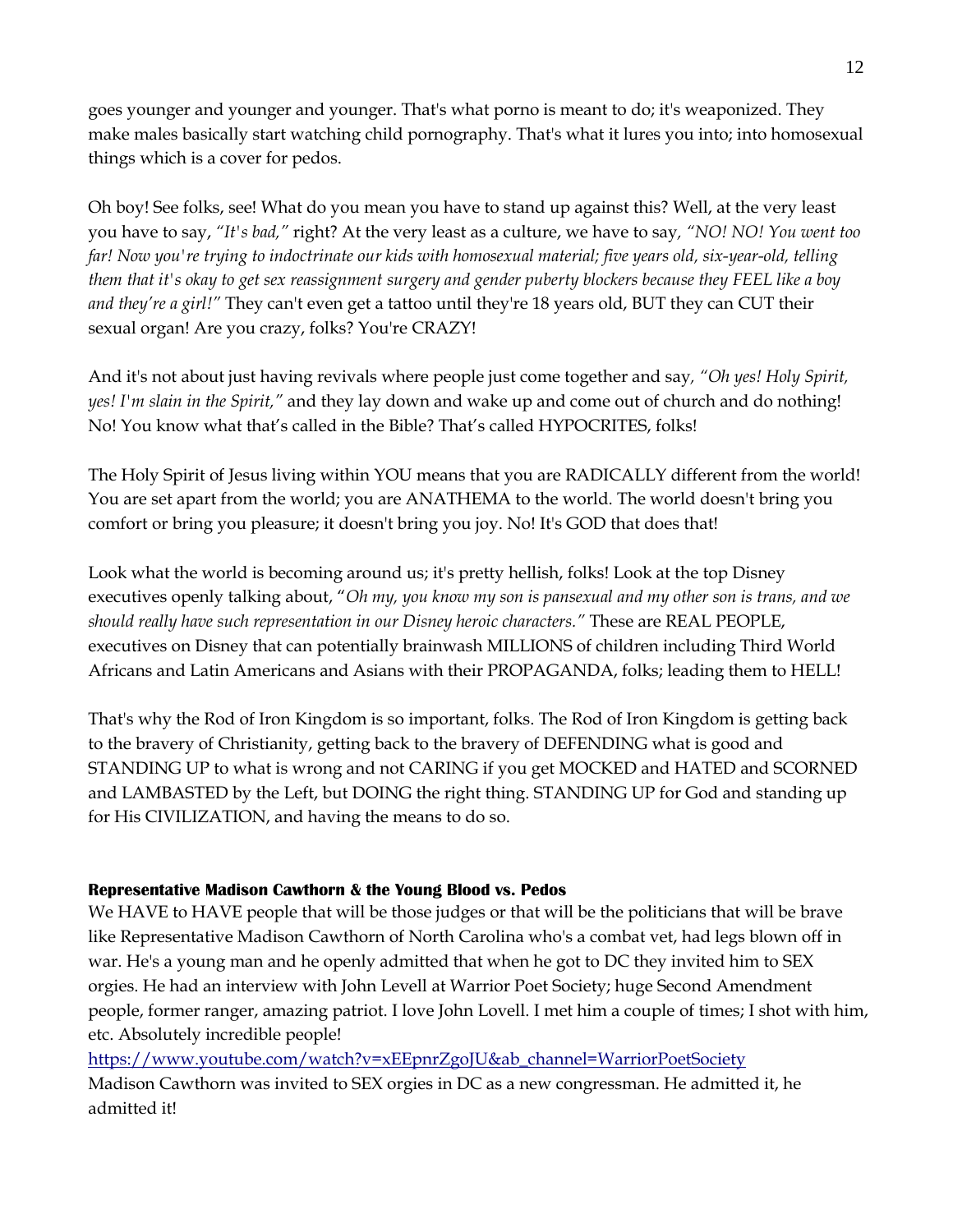In the Washington Times under True Father since the 80s - the 80s! - we were even breaking the Republican-led sex orgies down there in DC! They HATED us for that! Remember that? We are the ones that broke that story with the orgies in DC? WE broke that story in the Washington Times!

The point is: it's not about right and left anymore; it's the operation of that Satanist system that is inducting people in through sin and evil and wickedness and TOTAL Luciferian ritual. NORMAL people don't go, *"Hey buddy, hey welcome to the neighborhood! I want to invite you to a sex party."* Normal people don't do THAT! That is not how the world works. But these detached, disfigured, debauched, wicked elites, that's what they do; that's normal to them. That's why they want your children and my grandchildren.

In the interview Cawthorn not only OPENLY said that he had been invited to their sex orgies, but he openly declared, *"If you come after my guns, I'm going to shoot you in the face."*He said that! He's a standing representative right now in North Carolina. He said, *"If you come after my guns and you come for my family! I mean I fought for this country."*He said, *"If you come after my guns, I'm going to shoot you in the face!"* That young man is amazing! He's like 26-years old, a young guy, but what a brave, awesome, amazing LEADER!

That old guard of the Mitch McConnell and freaking Lindsey Graham, they've been SELLING the people out for DECADES! They won't do anything; they are tied up with the CHICOMS! They won't do a dang thing. Margie Taylor Green, Cawthorn, and Lauren Boebert from Colorado – we love her-, all these younger bloods coming in, they are real patriots. They're normal people who ran restaurants and Shooters Grill and tire companies; they're normal people. They don't do,"*Hey, welcome to the neighborhood; come over to a sex party!"*They don't DO THAT! They're normal PEOPLE! They're not into Satanism! They're not in the Luciferian TEMPLE!

It's going to require people like that in power; who say what? Who say: *"NO! We will have no tolerance for people who are killing babies or raping children!"* The local jurisdictions should have total power to be able to have their own laws in terms of jurisprudence. That's what Cheon Il Guk Constitution talks about; that the local communities will be able to determine their capital punishment laws. They'll not be regulated by the feds.

So there may be communities that say, *"No! If we try you, and we got stuff on you showing that you were found going after the kids and preying on children, and if a jury of your peers say that you are guilty, you guys have a punishment."*Do you know how fast, HOW FAST those pedos would FLEE? Do you know how fast they would flee? Right now they're protected folks. How come none of these pedos are even in JAIL? We KNOW they're engaged in pedophilia! We KNOW they were on the Epstein Island! We KNOW they're in the Superclass detached ivory towers with billions of dollars! We KNOW that top employees at Disney and at Facebook were caught in sex stings trying to solicit

young CHILDREN!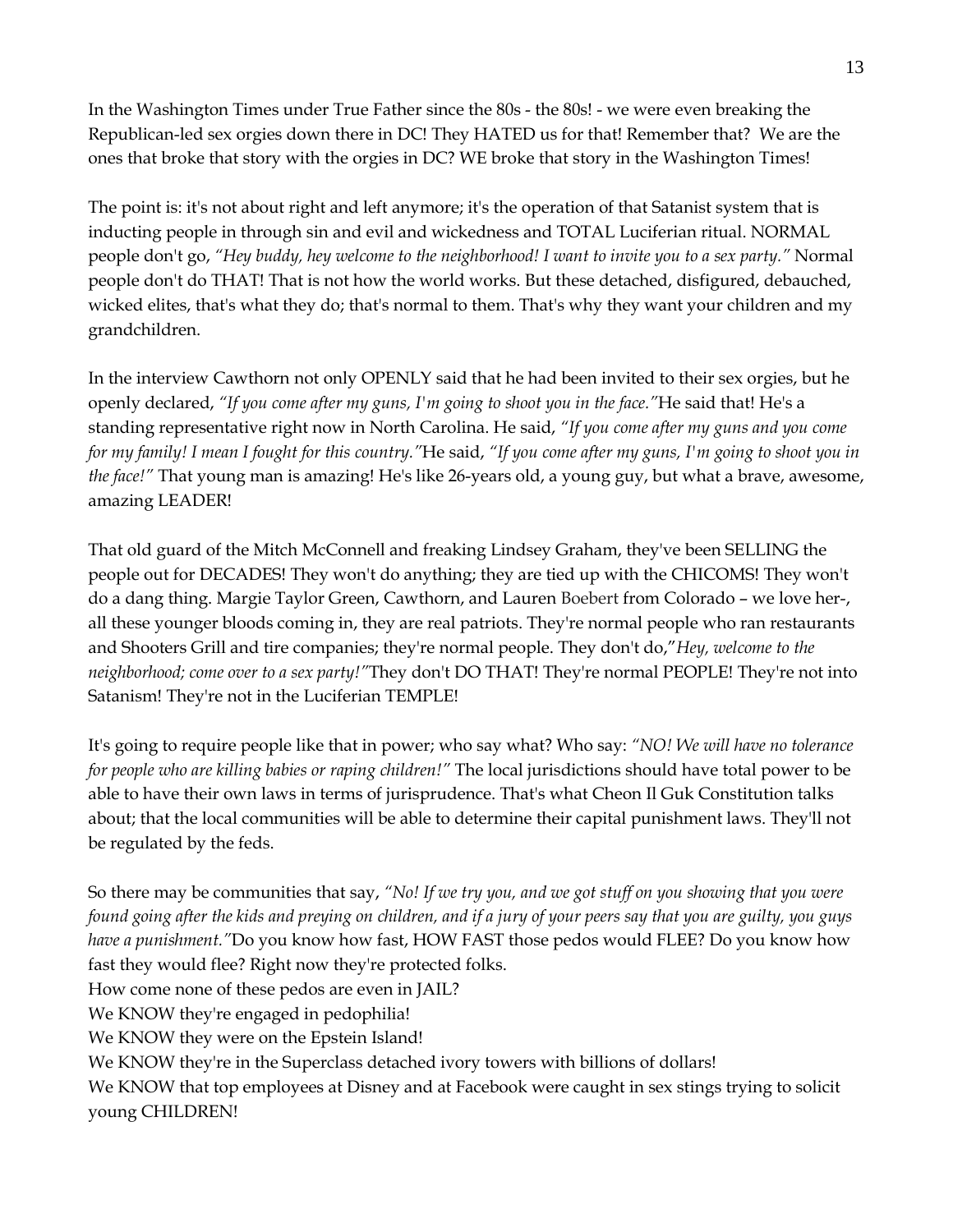Like for example the top community builder at Facebook that was caught just a couple of months ago in a sex sting, trying to solicit a 14- year old boy in Indianapolis. The day after, Disney CEO comes out and says, *"Oh, we stand with the LGBT…."* The very NEXT day, one of their employees again caught for sex- related underage crime. How many Disney employees; how many CNN directors and producers, folks? See, people have the memory of a goldfish. In the last six months how many CNN people were caught? Two major producers! The one for example that produced and directed the *Cuomo Show*, openly soliciting young boys.

See, it's all these beta males. They're after these boys; they're after the boys, folks! Just like the Nazis! The book *The Pink Swastika* gives a whole historical survey of how the homosexual movement began in America with the first homosexual activist organization group in Chicago that was tied directly to the Nazis, because the Nazis made the world's first homosexual advocacy group. People don't know that. That book *The Pink Swastika* traces the whole history of how many of the Nazi leaders were into raping little boys, because, just like with Satan their father, sex is for conquest and power, not for intimacy and LOVE.

### **Celebrate Mommy's and Daddy's Amazing Intimate Life**

Whereas that is why God made it! In the sanctity of marriage sexuality is for the BUILDING of the civilization, the BUILDING of the love, the intimacy, the joy, the mutual affection; the connection, the attachment of male and female so that two will become one flesh! Whoa! Hallelujah! THAT's the Kingdom of God; not the other way around. Are you with me, folks? That's what God intended it to be.

And that's why we as parents, we have to be counter cultural. We as parents have to CELEBRATE Mommy's and Daddy's amazing intimate life: Mommy and Daddy have a GREAT sex life; Mommy and Daddy have a GREAT relationship; Mommy and Daddy have an AWSOME intimacy. It blows anything out of the water compared to the satanic world of free sex, STDs, disease, heartbreak, heart wrenching destruction of your soul!

No! Mommy and Daddy's relationship in a God- centered marriage is POWERFUL, building, productive, MULTIPLYING power, MULTIPLYING love, MULTIPLYING joy, MULTIPLYING energy; MULTIPLYING joy not only for God, but for the kids who can live under parents that are not at war with one another. Hallelujah! Praise God! Parents that actually LOVE one another and dads that are still men and chase around their wife, "*WHOA! Baby!*"Hallelujah! Praise the Lord Almighty!

The kids have to see that! They have to know there is an ANSWER to the fallen sex world, which is PATHETIC, and it's OLD and it's UGLY, and it's ANCIENT as the snake; there's nothing new to it. It's OLD, it's ANCIENT; there's nothing postmodern about it! It's OLD, ancient; Babylon ancient; nothing new about it.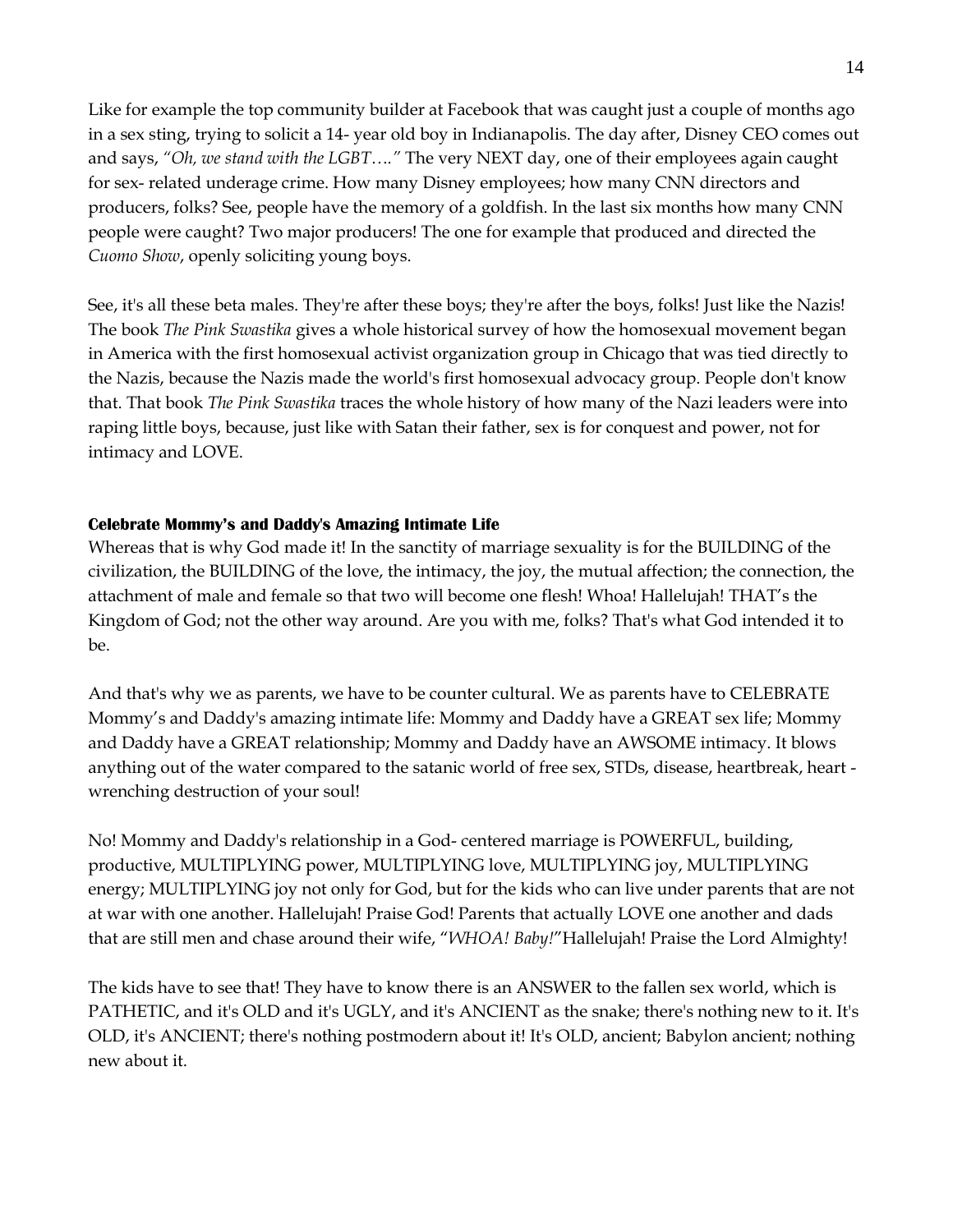But what's always new, what's always refreshing is LOVE, you see. And that can't exist in a free -sex culture where you're dumping, and having sex with people and throwing them away, using them as trash and using them as flesh parts. NO! That can only be produced in the connection with God; in the connection with God and marriage.

We've done a lot of studies on parenting of course and trained a lot of people on that, and you see the studies folks. You see the studies about how when you have a strong husband and wife marriage, you have a strong Daddy and Mommy marriage, children have higher incomes, they adjust better to hard times, they have a higher education level; they have lower incarceration rates, etc, etc. When that does collapse, all sorts of social ill happen. It's directly connected, like literally. Your marriage is literally that important; our marriages collectively DETERMINE the societal culture.

Sometimes it's hard to believe that, and maybe that's a lot of weight for people, but instead of seeing it as a big weight why not see it as a tremendous opportunity to save civilization? If you CAN"T start anywhere else, why not declare: *"OUR marriage is going to be POWERFUL! It's going to give TONS of joy to God and it's going to be an EXAMPLE of a Kingdom marriage!"*And a Kingdom marriage is not just a boring thing where we're sitting in religious ritual all day and chanting or something like that. No, it's alive, it's exuberant; it's PASSIONATE. It's love and intimacy, that reflects the love that we have for God and the GRATITUDE we have for God every time we see our wife, the GRATITUDE we feel to God every time you see your husband.

SHOULDN'T we have that kind of magic?

SHOULDN'T THAT be the magic kingdom?

Not PEDOPHILE Disneyland where they're trying to groom your kids and invite you to Florida to go down to that crazy pedo island so that you pay them? Isn't it better to put it in YOUR pocket, in YOUR family?

Maybe that's the MAGIC KINGDOM that you need to BUILD or start! Hey, isn't that something else? Maybe that's the magic kingdom that your kids have to see; not Mickey Mouse and Minnie Mouse as mommy and daddy. And the new"heroes" that are going to be a gay Captain America trying to kiss another man. Are you KIDDING ME? You're disgusting, demonic pedos! That's what they are!

## **Stand up!**

Vice wants to do another documentary on me or something like that; they wanted the whole reality program. I said, *"No, no reality program; I'm not going to do a reality program."*I know what these reality programs are about. They get permission to film you 24 /7 and then they purposely go and LIE to other people, *"Well, pastor said this about you; oh well this person said this."*They purposely try to make drama at Vice. I said, *"Okay. If you want to do interviews, if you want to do any activity, etc... We'll show you around, no problem."* But I'm not doing a reality show, regardless of how good advertising and marketing that will be. Some people are trying to convince me, "*You know that's an incredible*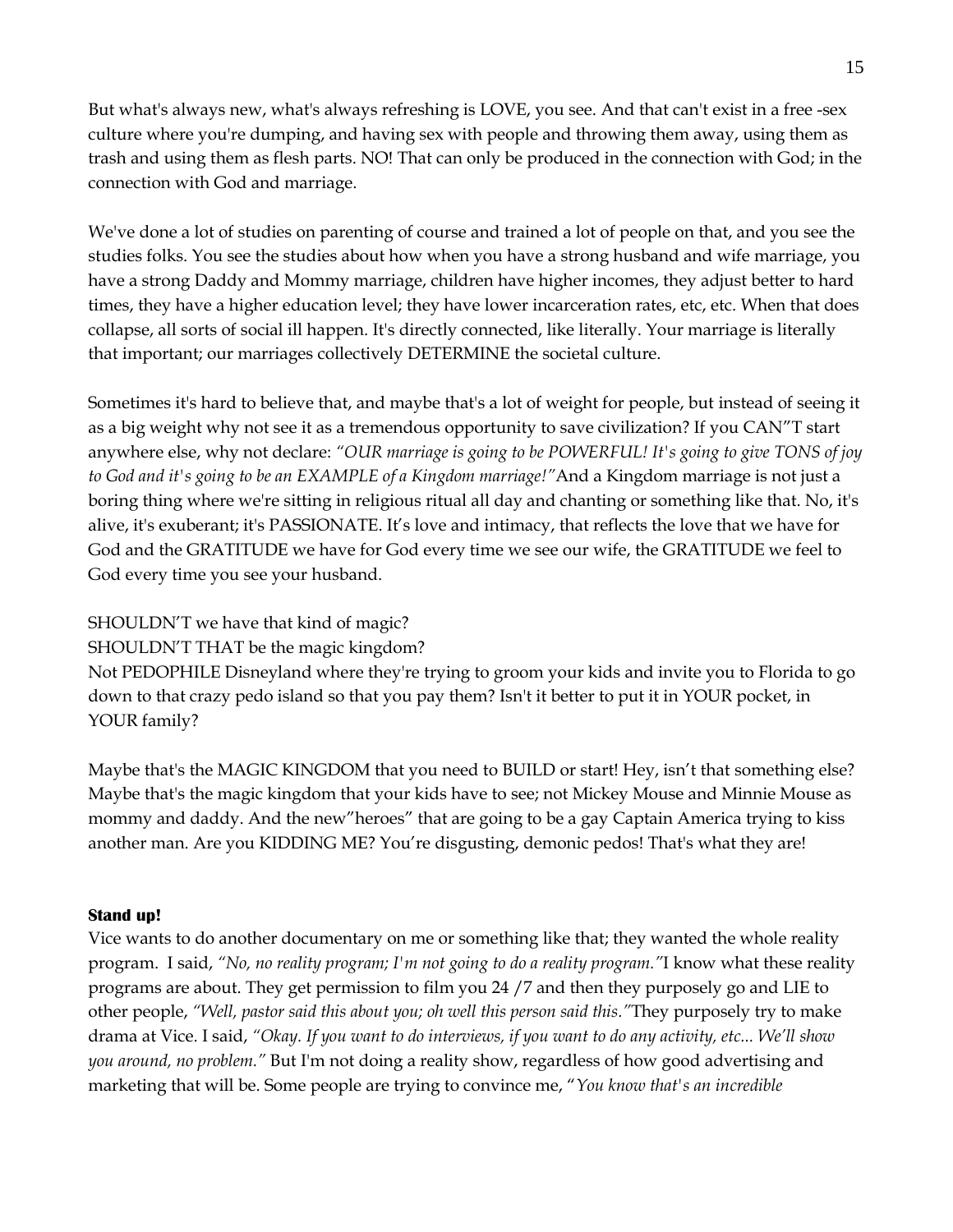*opportunity for marketing us!"* No! "*Look at Duck Dynasty! We'll be walking through the shopping mall and people will be wearing bullet crowns and saying, 'Hey, hey!'"* No!

None of us are pursuing our own fame or glory. We just don't want our children to be absorbed and be devoured by wolves and wolves in sheep clothing. We don't want our civilization to be ripped away by kids who literally want to kill and eat children.

# NO! And

\*if we don't STAND UP to them,

\*if we don't say," NO!"

\*if we don't get active and

\*if we don't start taking over our local jurisdiction and

\*if we don't start sharing the message etc it WILL happen because that's what always happens. If the shepherds stand idle by, the wolves come in and feed and feed and feed.

So we are in a time of TREMENDOUS crisis, folks. The world around us is imploding; World War III has begun. If you didn't notice already, it's definitely begun. People in Europe definitely feel it; the Third World is definitely feeling it. You think shortages here are bad? Think about the Third World right now folks, in terms of MASS starvation. If you think your prices, in the strongest food power on the planet, are going up by about 20 to 35% depending on where you live in the country? Imagine how much they are going up in Guyana or in South America! It's incomparable.

Unfortunately most of the people are not awake; 70% of the people will not even know that it's happening until literally bombs are dropping on their house or in front of them and they literally see them blowing up. That's how brainwashed people have become.

## **Jesus, I love you so much! Let me hold that cross!**

But folks, there is good news on Resurrection Easter Sunday. That's why God has a remnant; that's why in the course of history, God uses a very small group of people to change the entire world. Always! Always! It's always a small group; it's never the masses, it's never the majority. Okay folks? God always uses a small group; that does what? Just like we saw there; they're willing to pick up the cross. They're willing to say on Resurrection Sunday: *"JESUS, you picked up the CROSS! You showed the Resurrection POWER, and now you live in me.*" So I can be a billionaire and I can be wealthy and have mansions and Lamborghini? NO, folks; no, no! Now if you have those things, God bless you, and support good people in good causes, please! Okay.

But the point is: that's not the purpose, that's not why you have faith in Christ; that's not where your love is going to go. Your love is not, *"I love him so I get some material goods." No! Our love has to be so serious, so TERRIFYING to the Devil that we say, "Jesus, I love you so much! You died on that cross for me, and you resurrected. I want to pick up that cross. I want to pick it up and I want to walk with You. In fact I want to take that burden off of You. Let me hold it! Let me hold it!"*

It's not like we're saying we're greater than Jesus; that's bad. The point is to have the heart of a son who loves his father.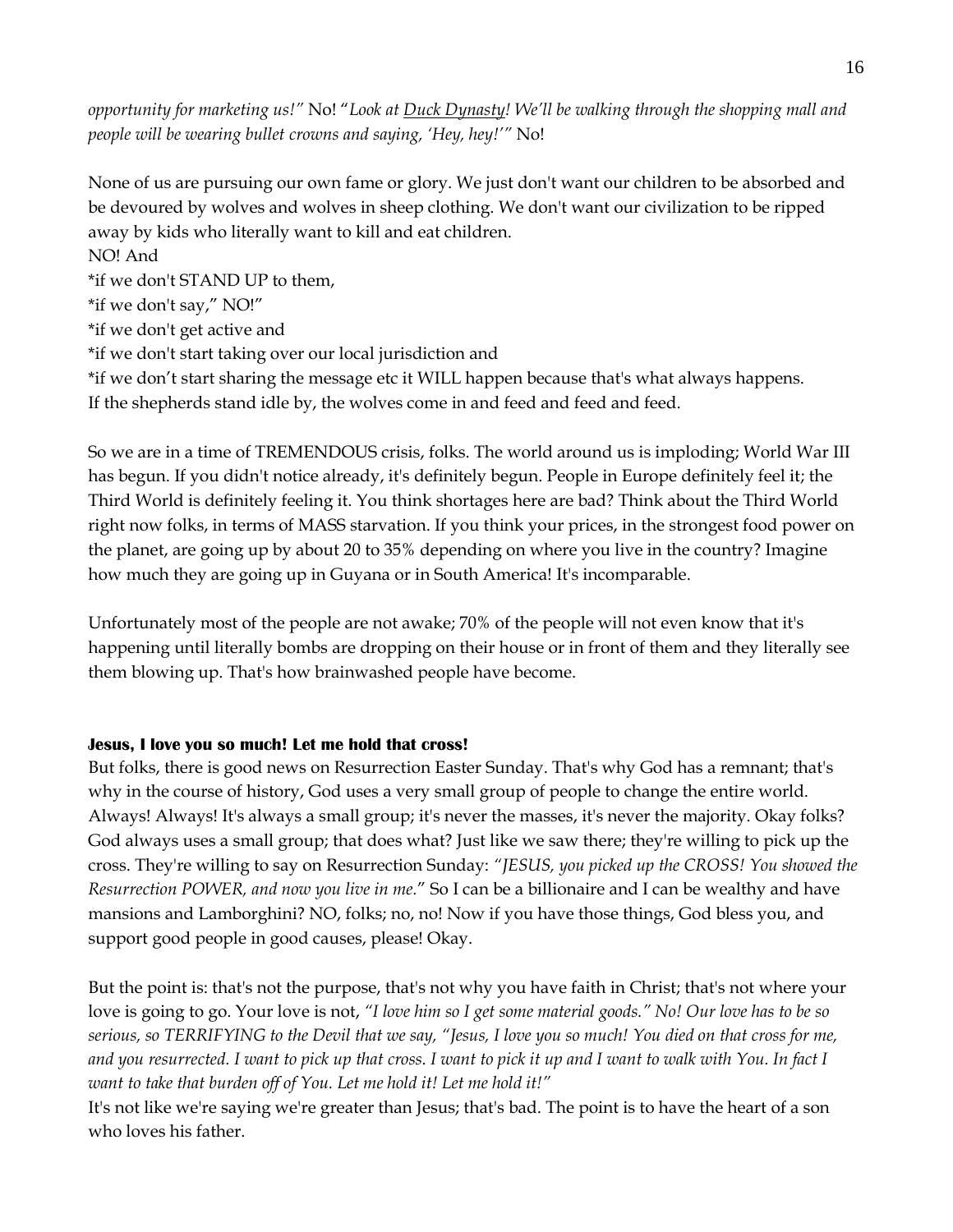If Christianity folks, on Resurrection Sunday can start growing some testicular fortitude again, start getting some pride; get proud of their true masculinity, proud of their true femininity that is united with God; not the *feminazism.* No! True masculinity, true femininity united in union as a team -standing with God on the battlefield against Satan. -ENGAGING, -fighting the enemy, -facing the enemy, -resisting the enemy, -standing up and protecting and saving the children; -going into local office, -sharing the message, -going out and talking to friends, -evangelizing saying, *"Hey, there's HOPE! There's HOPE! If you give your life to Christ, he will give you POWER!"* Not just to lay around! No! He'll give you power to overcome all things!

And together collectively we can overcome this evil wicked cabal that is trying to enslave the whole world and make us into Shanghai. Where's all the rage about Shanghai? All these crazy leftist university kids WHALING about UKRAINE; what about Shanghai? Do you see what's happening in Shanghai? There are 28 million people imprisoned IN THEIR OWN apartment complexes, being welded shut in, locked in! Where's the outrage? How come nobody's changing their Instagram to *"Free Shanghai?"* Huh? Why? It's because the news is not the ministry of truth, but the ministry of propaganda. It's fake; it's weaponized to destroy. Just like the Devil that the Bible refers to as, *"a roaring lion seeking to kill, mame and destroy."* Look at what he's doing to this country, shredding it!

But remember God's not going to use the masses folks. Never, never, never! He's going to use the micro, He's going to use the remnant; He's going to use YOU! He's going to use ME! He's going to use ANYBODY who has a conscience and a heart and has some shreds of love remaining in their heart that's become so hardened in this terrible wicked hellish Communist pushing WORLD! They're the ones He's going to us!

There's some freedom going on right now; we're getting ready to do some "freedom on the range" right now baby! We're getting excited: FREEDOM! Right on brother! Praise the Lord!

It's going to be required, folks, for us to become strong and courageous again! "Make America Godly Again" meaning what? We RESIST the Devil; we stand AGAINST him, and we are willing and able as a community, as a civilization, as a people, as HUMANKIND to say, *"No! And you wolves will not get away with it. You WILL have your day of judgment and you wolves WILL get your just PUNISHMENT as it is due by your ACTIONS and your misuse of free will to ravage and prey upon society and the children! Your day is coming!"*